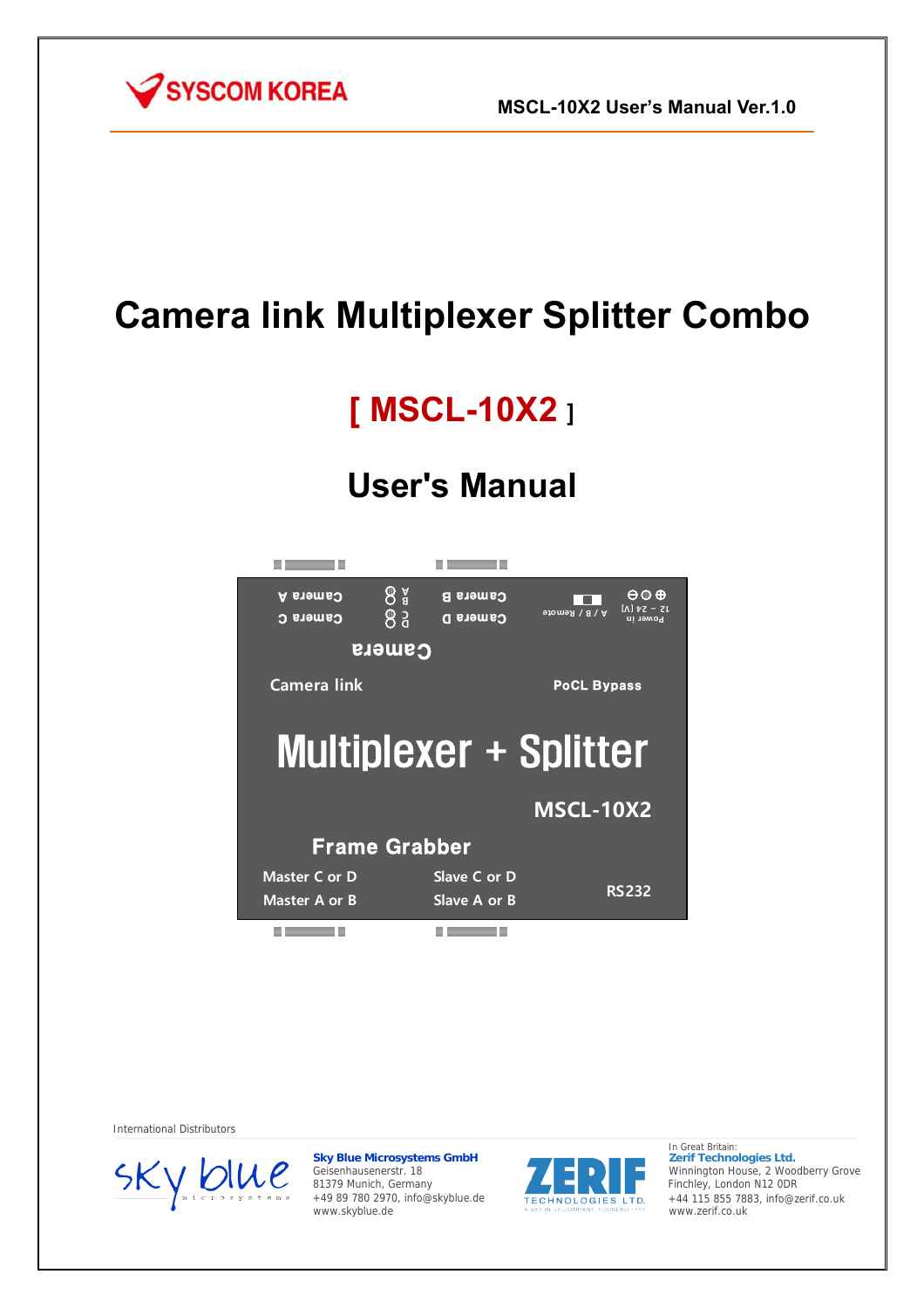

### MSCL-10X2 User's Manual Ver.1.0

## 목차

| (2)           |  |
|---------------|--|
| $\circled{3}$ |  |
|               |  |
|               |  |
|               |  |
|               |  |
|               |  |
|               |  |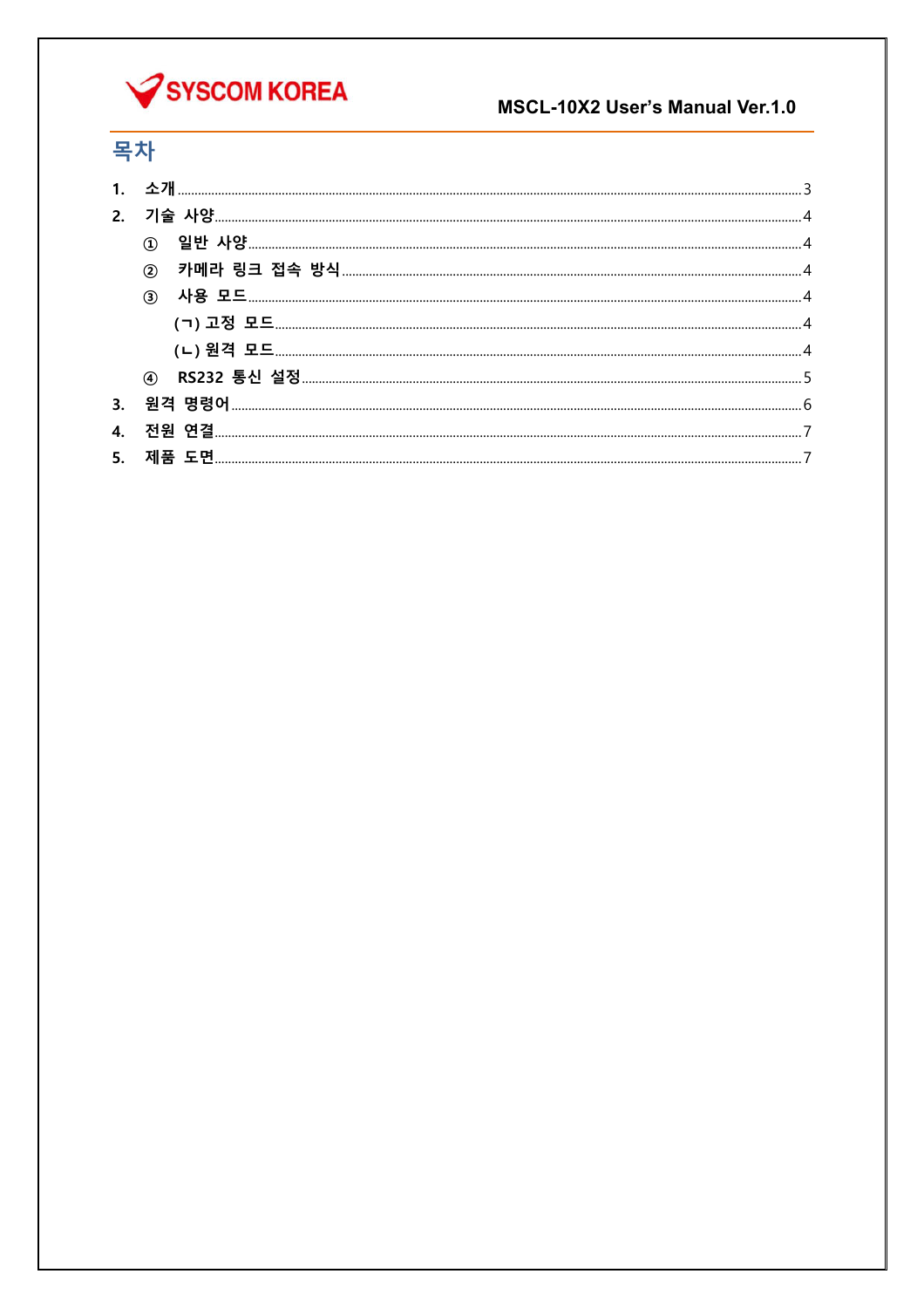

### 1. 소개

 카메라 링크는 고효율 영상 처리 적용을 위해 설계된 고속 카메라와 영상 취득 장비 사이의 접 속 방식이다.

 MCL-10X2은 2개의 Base configuration 카메라 신호 중 하나의 카메라를 선택하는 기능을 2개 의 층으로 구성한다. 각 층은 PC의 영상 취득 장비(Frame Grabber)로 전송(2 Camera to 1 Frame grabber 선택)이 가능하다. 여기서 카메라와 Frame Grabber 양쪽으로 오가는 모든 신호 즉, 영상 신호, RS232, CC1~4의 모든 기능이 능동적으로 선택된다. 카메라의 선택을 수동으로 하 고자 하는 경우는 스위치로 전환이 가능하고, 원격으로 하고자 하는 경우 RS232를 통해서 선택 이 가능하다. 만일, 고속으로 카메라 선택을 하고자 하는 경우 원격으로 Frame Grabber 의 CC3/4 신호를 통해서 자동 선택이 가능하다. 사용하지 않는 RS232의 선로 신호는 대기 상태가 Pull Up으로 자동 설정된다.

PoCL Bypass 기능은 Frame Grabber로부터 Camera 방향으로 PoCL 기능을 수행하도록 하는 기능 또한 지원한다. 단, 선택되지 않은 카메라 쪽의 카메라 전원은 차단된다. 만일 이러한 차단 되는 상황을 피하기 위해서는 카메라에 전원을 별도로 공급하여야 한다.

각 층 마다 아래와 같이 구성이 가능하다. (카메라 영상 신호의 증폭 기능 포함)



<표준 설치도>

#### [MSCL-10X2의 특징]

- 카메라 링크 방식 모두 지원 (Area / Line Scan)
- Manual(Switch) or Remote(RS232) 카메라 선택 기능
- 각 층 별로 2개 Base 카메라 중 하나를 선택
- Base 구성 지원(CC1~4, RS232, LVAL, DVAL, FVAL)
- PoCL Bypass 기능 지원
- 픽셀 주파수 20 85MHz 지원
- ◇ PoCL 신호 바이패스 지원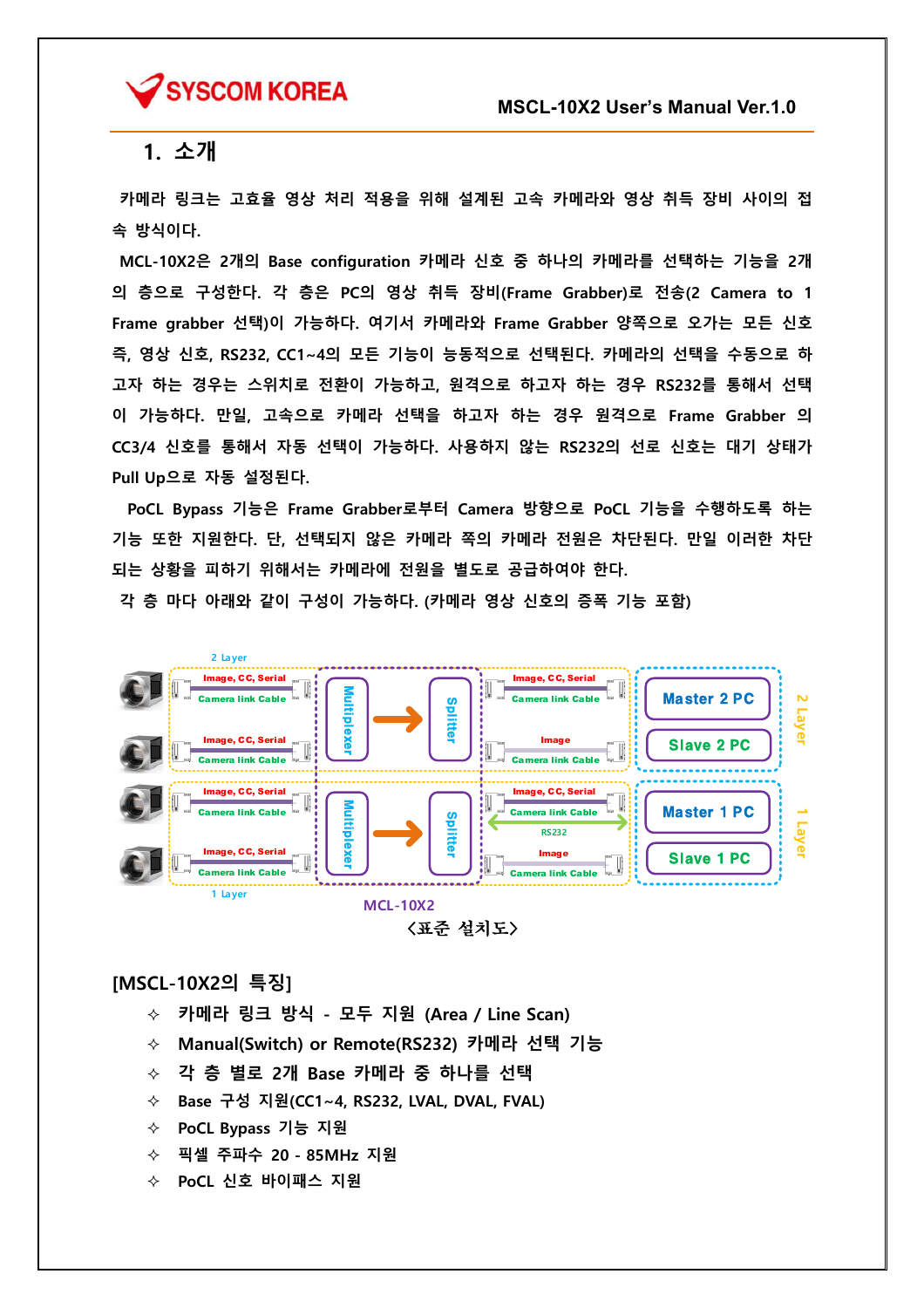

- ◇ 무손실 전송
- 부가적인(Internal) 전 이중 RS232 통신 최대 256 Kbps 지원
- ◇ 잠금 DC 전원 잭(Molex)

### 2. 기술 사양

① 일반 사양

| 항<br>목            | 용<br>내                                 |
|-------------------|----------------------------------------|
| 동작 온도             | $0 \sim 70$ [°C]                       |
| 입력 전압             | DC 12 $\sim$ 24 [V]                    |
| 일반 공급 전류 @ 12V DC | 300 [mA]                               |
| 연결 커넥터            | Molex 53259-0329 Male, DC Jack: DC 005 |
| 무게 (근사치)          | 250 Gram                               |

#### ② 카메라 링크 접속 방식

| 항<br>목    | 용<br>내                   |
|-----------|--------------------------|
| 픽셀 주파수 범위 | $20 \sim 85$ [MHz]       |
| 지원 카메라 구성 | 4 * Base                 |
| 동기 신호     | LVAL, FVAL, DVAL         |
| 카메라 제어    | $CC1 \sim CC4$           |
| 직렬 통신     | SerTFG, SerTC            |
| 연결 형태     | <b>Camera Link (MDR)</b> |
| 제어 연결 형태  | RS232 / DB9 Female       |

③ 사용 모드

(ㄱ) 고정 모드

- 제품의 측면에 Fix쪽으로 슬라이드 스위치를 고정한 상태이며, 카메라의 선택은 Camera A / B의 슬라이드 스위치를 통해서 선택된다. (PoCL 카메라의 경우 카메라 선택 변경 시, 카메라의 초기값이 적용되니 미리 설정 및 저장해 놓아야 한다)
- 1층과 2층이 동시에 동작(A1/A2 or B1/B2)

(ㄴ) 원격 모드

- 제품의 측면에 Remote 쪽으로 슬라이드 스위치를 고정한 상태이며, 카메라의 선택은 PC의 RS232 통신을 통해서 선택된다. (PoCL 카메라의 경우 카메라 선택 변경 시, 카메 라의 초기값이 적용되니 미리 설정 및 저장해 놓아야 한다)
- 고속으로 두개의 카메라를 선택하고 싶은 경우는 3, 4번 값을 선택해서 CC 3, 4 번에 연 동하여 카메라 제어에 사용하면 된다.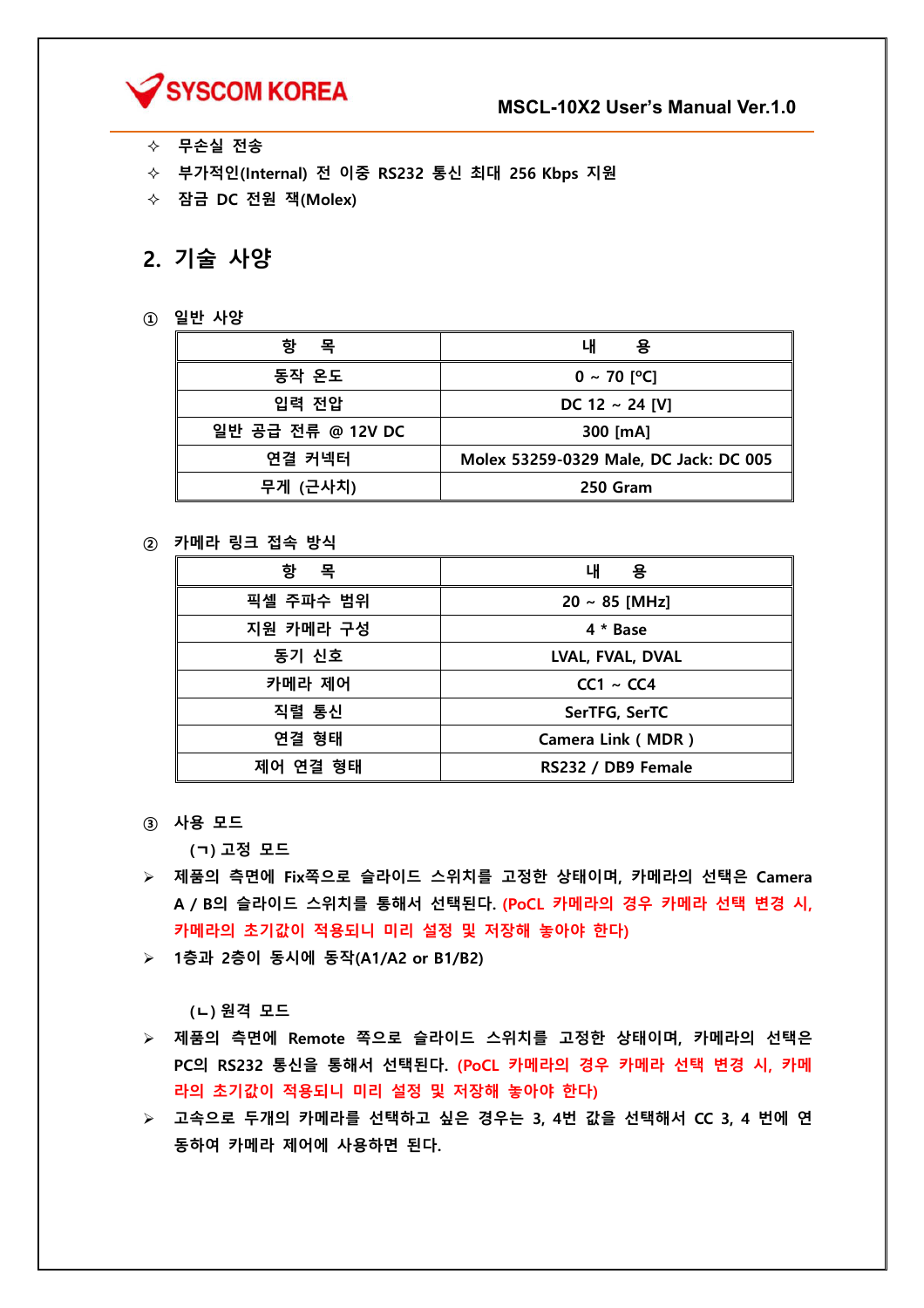## SYSCOM KOREA

- Camera select = 0은 Camera A 선택 (A1/A2)
- Camera select = 1은 Camera B 선택 (B1/B2)
- Camera select = 2는 Frame Grabber에서 오는 Camera Control 1~4 중에서 CC 3번의 신호에 동기화 하여 Low(0)는 Camera A를 High(1)는 Camera B를 동기화 하여 선택한 다. (각 층별로 CC3의 L/H 신호에 따라 1층은 A1/B1와 2층은 A2/B2 선택)
- Camera select = 3는 Frame Grabber에서 오는 Camera Control 1~4 중에서 CC 4번의 신호에 동기화 하여 Low(0)는 Camera A를 High(1)는 Camera B를 동기화 하여 선택한 다. (각 층별로 CC4의 L/H 신호에 따라 1층은 A1/B1와 2층은 A2/B2 선택)
- 기본적으로 Camera A or B를 선택하면 1층과 2층이 같이 선택되지만, 만일, 1층과 2층 독립해서 제어하고 싶은 경우, Frame Grabber CC3/4를 통해서 각 층별로 자동으로 선택 된다. 각 층의 입력되는 CC3/4는 각각 독립되어 있다.



④ RS232 통신 설정

- 연결에 사용하는 RS232 케이블은 Direct Cable를 사용해야 한다.

속도 115200 bps, RTS-CTS는 Off 한다.

- ECHO 기능은 PC에서 On/OFF 하거나 본 제품에서 On/OFF가 가능하다. 사용자의 환 경에 맞춰서 선택이 가능하다.

| Connection |             |                          |                    |
|------------|-------------|--------------------------|--------------------|
| Name:      | Serial-COM1 |                          |                    |
| Protocol:  | serial      |                          |                    |
| Port:      | COM1        |                          | Flow Control       |
| Baud rate: | 115200      | $\overline{\phantom{a}}$ | DTR/DSR<br>RTS/CTS |
| Data bits: | l8          |                          | XON/XOFF           |
| Parity:    | l None      |                          |                    |
| Stop bits: |             |                          |                    |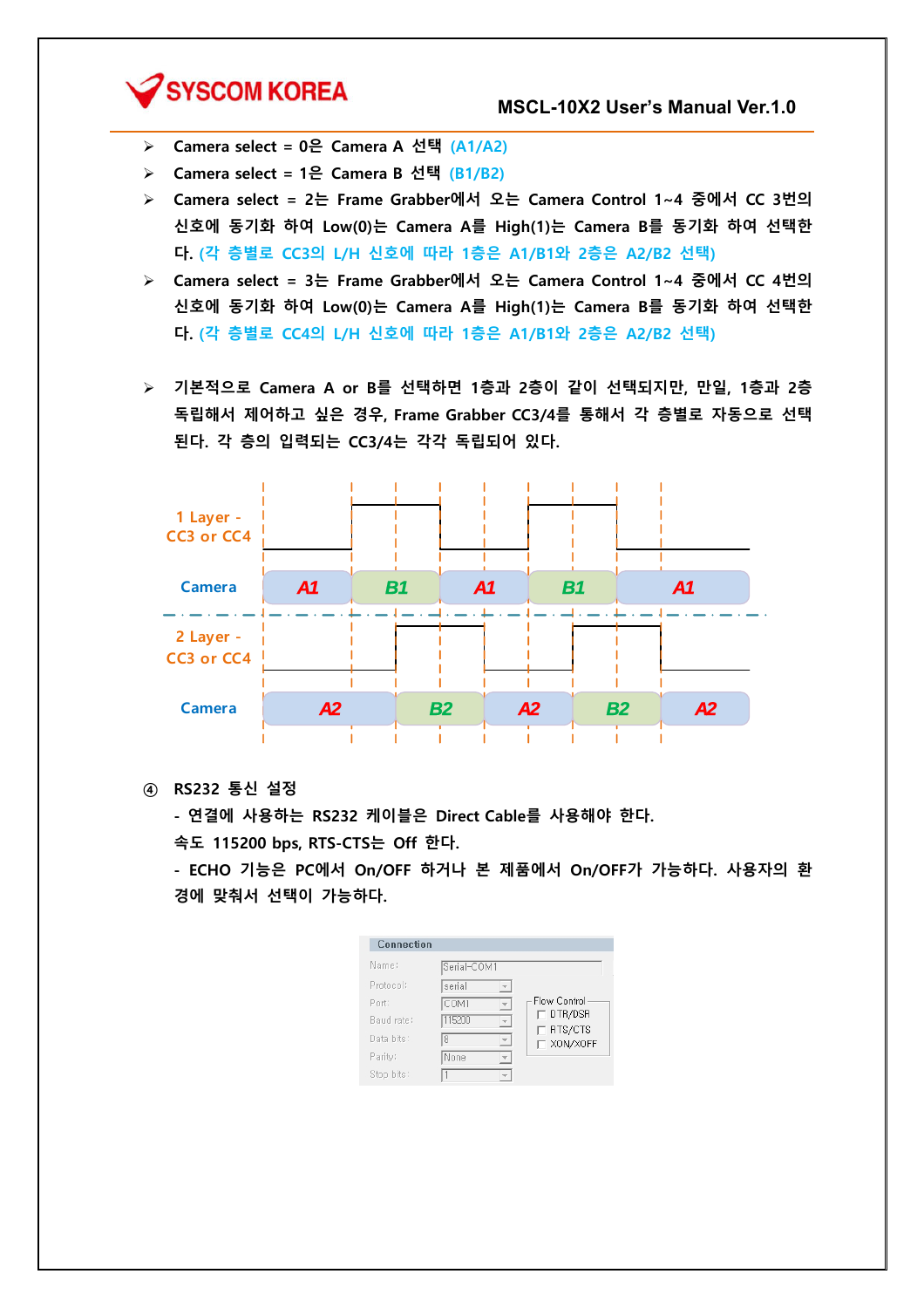

## 3. 원격 명령어

Command : Descriptions

------------------------------------------------------------

------------------------------------------------------------

help : Display the command lists.

echo : Echo control for RS232 => 0: Off, 1: On.

camsel : Select Camera A(0),B(1), CC3(2),CC4(3), Check(?).

resync : Re-synchronize Cam Clocks.

------------------------------------------------------------

#### (Example)

>>camsel 0 =>카메라 A1(1층), A2(2층) 선택

>>echo 1 =>echo 켜기(원격 제어 프로그램 위한 기능)

>>camsel 3 =>카메라 각 층별 CC4번(FG1/2)에 동기화 A1 or B1(1층), A2 or B2(2층) 선택

>>resync =>카메라 변경에 의한 노이즈 발생 경우(내부 PLL Resynchronize 위한 방법)